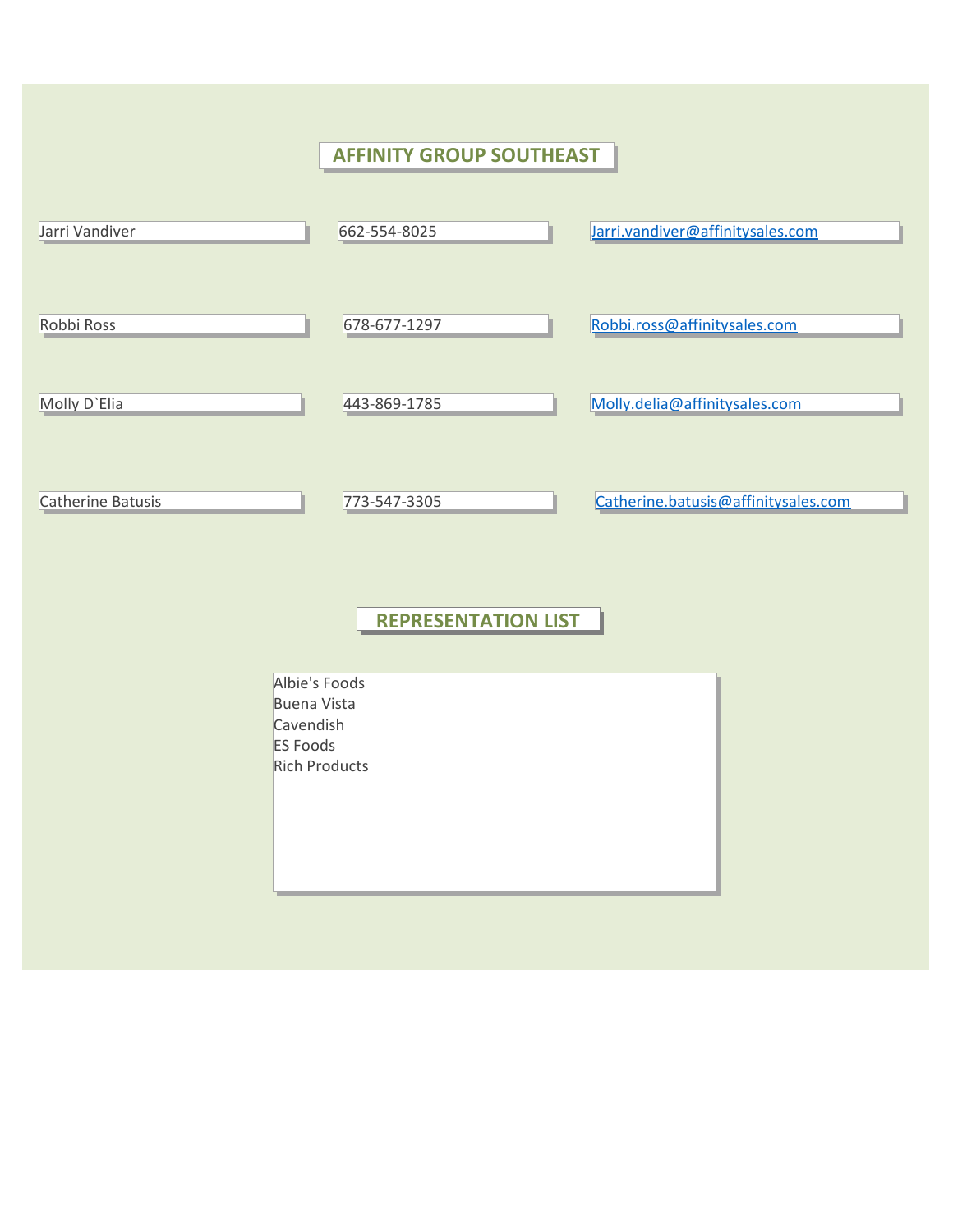|                       | <b>B&amp;A FOOD SALES</b>  |                               |
|-----------------------|----------------------------|-------------------------------|
|                       |                            |                               |
| Thom Harrison         | 843-534-7298               | tharrison@brokeroftheyear.com |
|                       |                            |                               |
| <b>Emily Williams</b> | 941-228-7847               | ewilliams@brokeroftheyear.com |
|                       |                            |                               |
|                       |                            |                               |
|                       |                            |                               |
|                       |                            |                               |
|                       |                            |                               |
|                       |                            |                               |
|                       | <b>REPRESENTATION LIST</b> |                               |
|                       |                            |                               |
| Idahoan               |                            |                               |
|                       | Trinity Frozen Foods       |                               |
|                       |                            |                               |
|                       |                            |                               |
|                       |                            |                               |
|                       |                            |                               |
|                       |                            |                               |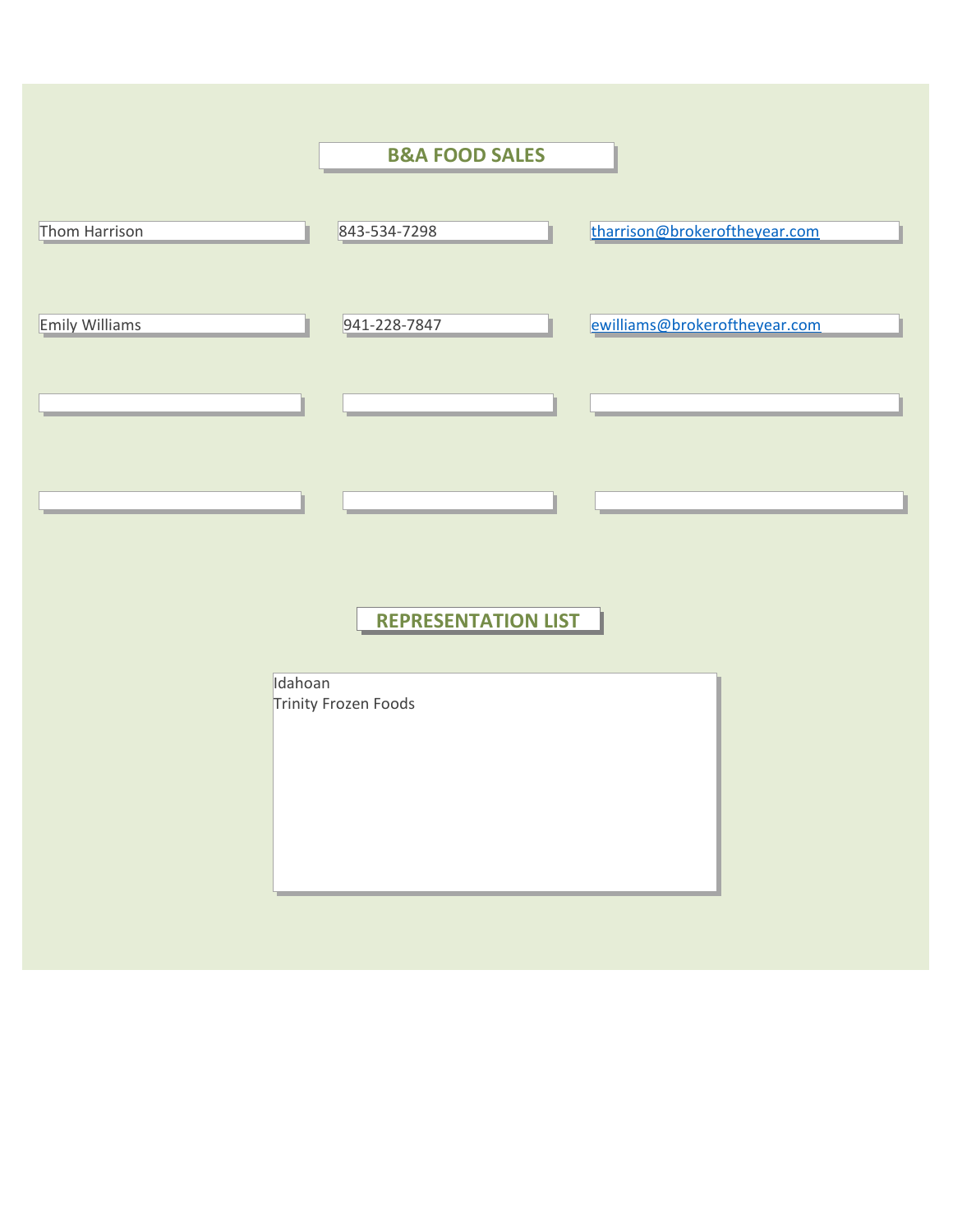|                       | <b>COHEN FOOD BROKERAGE</b>                                                                                   |  |
|-----------------------|---------------------------------------------------------------------------------------------------------------|--|
| Melissa Payne         | (803) 727-3398<br>M Payne@CohenFoods.com                                                                      |  |
| <b>Christy Rogers</b> | 704-650-4328<br>c rogers@cohenfoods.com                                                                       |  |
| Malinda Highfill      | 386-569-9412<br>M Highfill@cohenfoods.com                                                                     |  |
|                       | <b>REPRESENTATION LIST</b>                                                                                    |  |
|                       | <b>Buena Vista</b><br>Don Lee Farms<br>Nardone Brothers<br>Tasty Brands<br>Yang's 5th Taste (formerly Ling's) |  |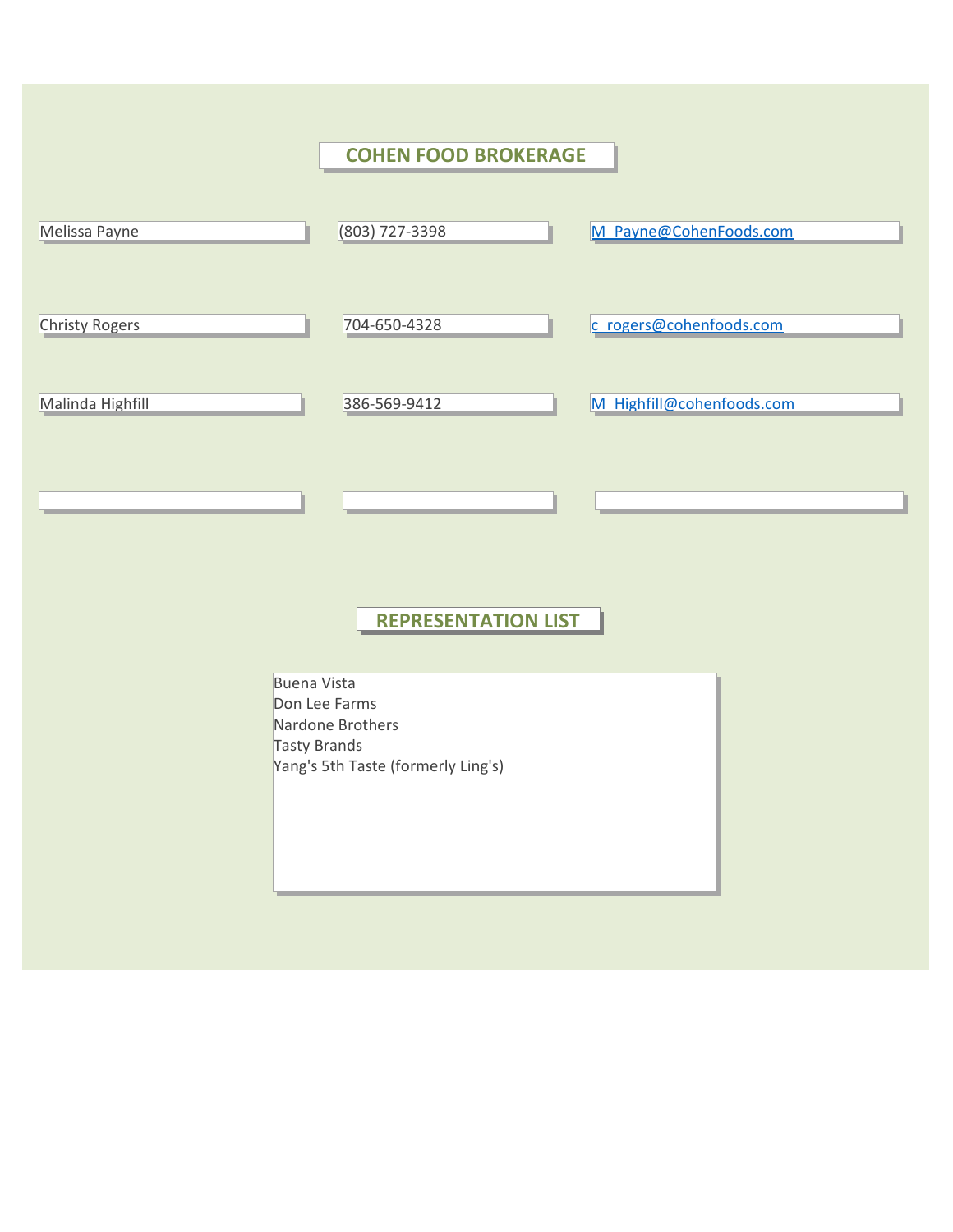|                                               | <b>CORE FOODSERVICE</b>                                                                                                                             |                              |
|-----------------------------------------------|-----------------------------------------------------------------------------------------------------------------------------------------------------|------------------------------|
| Lynn Medlin                                   | 704-449-1966                                                                                                                                        | Imedlin@corefoodservice.com  |
| Kimberly Hurley                               | 704-754-6190                                                                                                                                        | kdhurley@corefoodservice.com |
| Kim Bird                                      | 732-896-5356                                                                                                                                        | kbird@corefoodservice.com    |
|                                               | <b>REPRESENTATION LIST</b>                                                                                                                          |                              |
| Del Monte<br><b>JM Smuckers</b><br><b>JTM</b> | <b>Basic American Foods</b><br>High Liner Foods<br>International Food Solutions (formerly Asian Food Solutions)<br>J&J Snack Foods<br>Michael Foods |                              |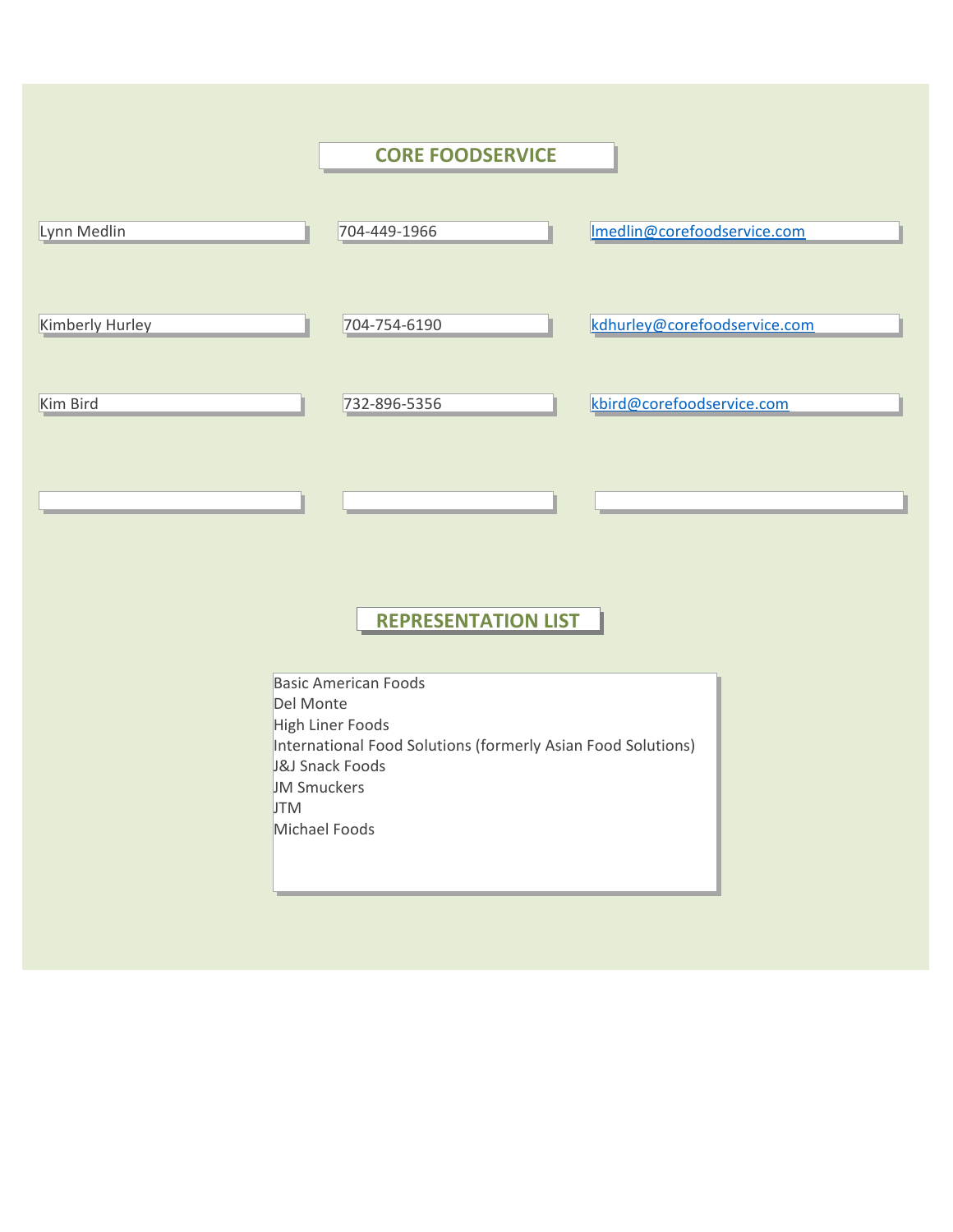|                                       | <b>FOOD SALES EAST</b>     |                   |
|---------------------------------------|----------------------------|-------------------|
| Connie Kerby                          | 704-728-1415               | ckerby@fse.us.com |
| Greg Frey                             | 704-837-0875               | gfrey@fse.us.com  |
|                                       |                            |                   |
|                                       |                            |                   |
|                                       | <b>REPRESENTATION LIST</b> |                   |
| Alpha Foods<br>Gold Creek<br>Jennie-O |                            |                   |
|                                       |                            |                   |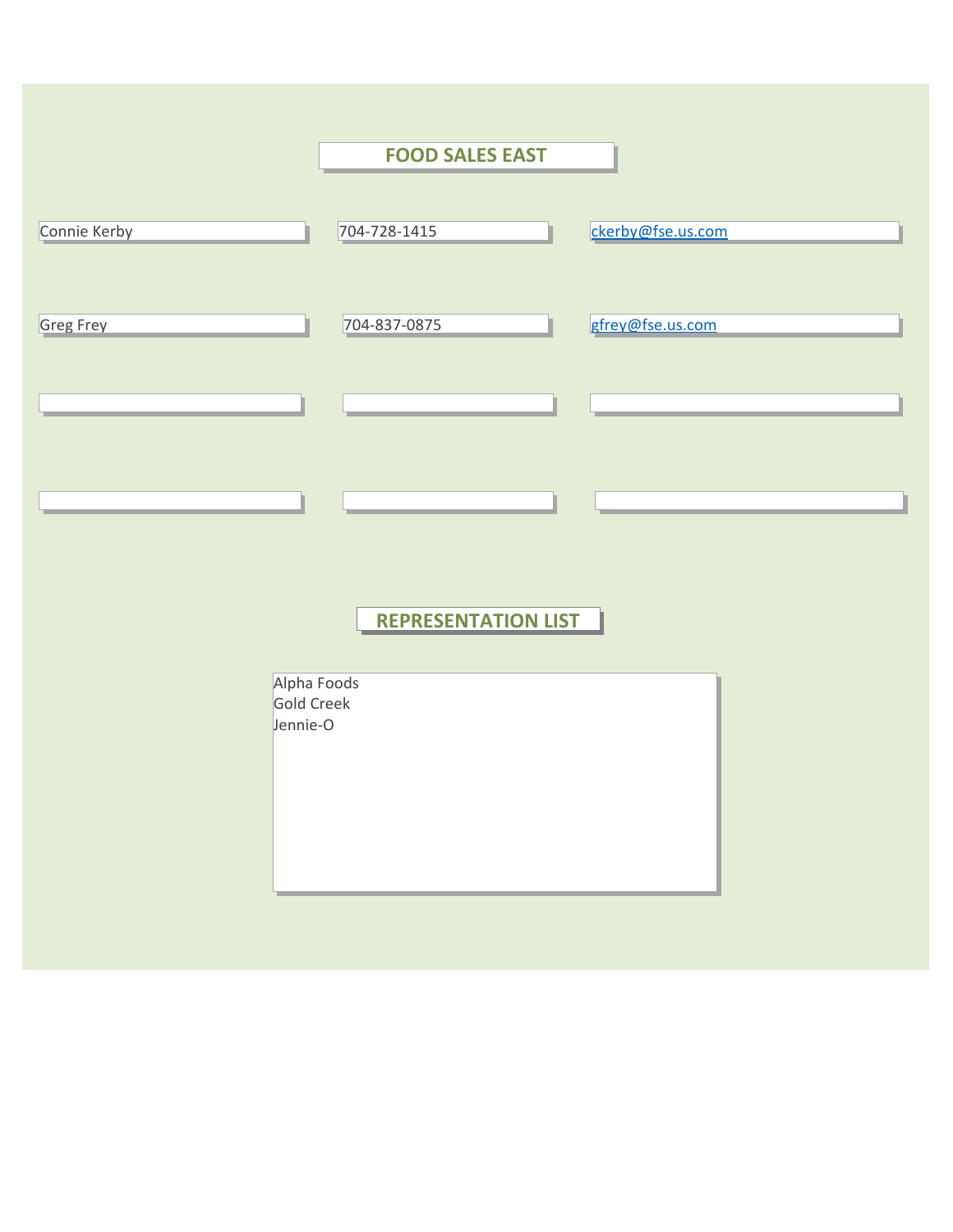| <b>GILBERT FOODSERVICE</b>                                                                                                           |                         |
|--------------------------------------------------------------------------------------------------------------------------------------|-------------------------|
| 704-804-4421                                                                                                                         | pfine@gilbertfoods.com  |
| 704-492-3391                                                                                                                         | Ihecht@gilbertfoods.com |
|                                                                                                                                      |                         |
|                                                                                                                                      |                         |
| <b>REPRESENTATION LIST</b>                                                                                                           |                         |
| <b>Bake Crafters</b><br>Bongards<br><b>Brookwood Farms</b><br>Chef's Corner<br>Integrated Foods<br><b>Rich Chicks</b><br>S.A. Piazza |                         |
|                                                                                                                                      |                         |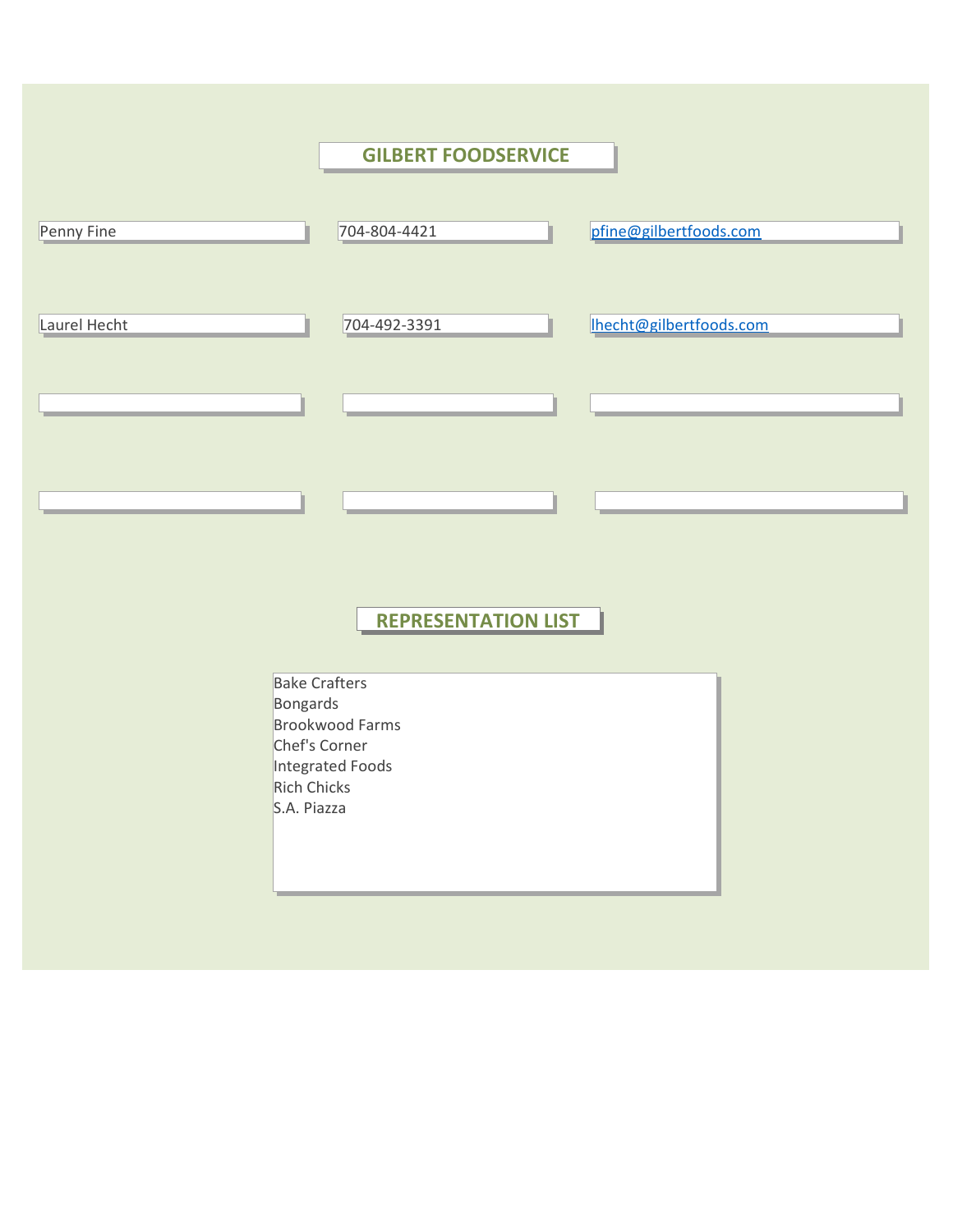|                 | <b>HOUSE OF RAEFORD</b>    |                                   |
|-----------------|----------------------------|-----------------------------------|
|                 |                            |                                   |
| Karen Ford-Duke | 912-222-4090               | Karen.Duke@houseofraeford.com     |
|                 |                            |                                   |
| Robin Chriscoe  | 910-690-2889               | Robin.Chriscoe@houseofraeford.com |
|                 |                            |                                   |
|                 |                            |                                   |
|                 |                            |                                   |
|                 |                            |                                   |
|                 |                            |                                   |
|                 |                            |                                   |
|                 | <b>REPRESENTATION LIST</b> |                                   |
|                 |                            |                                   |
|                 |                            |                                   |
|                 |                            |                                   |
|                 |                            |                                   |
|                 |                            |                                   |
|                 |                            |                                   |
|                 |                            |                                   |
|                 |                            |                                   |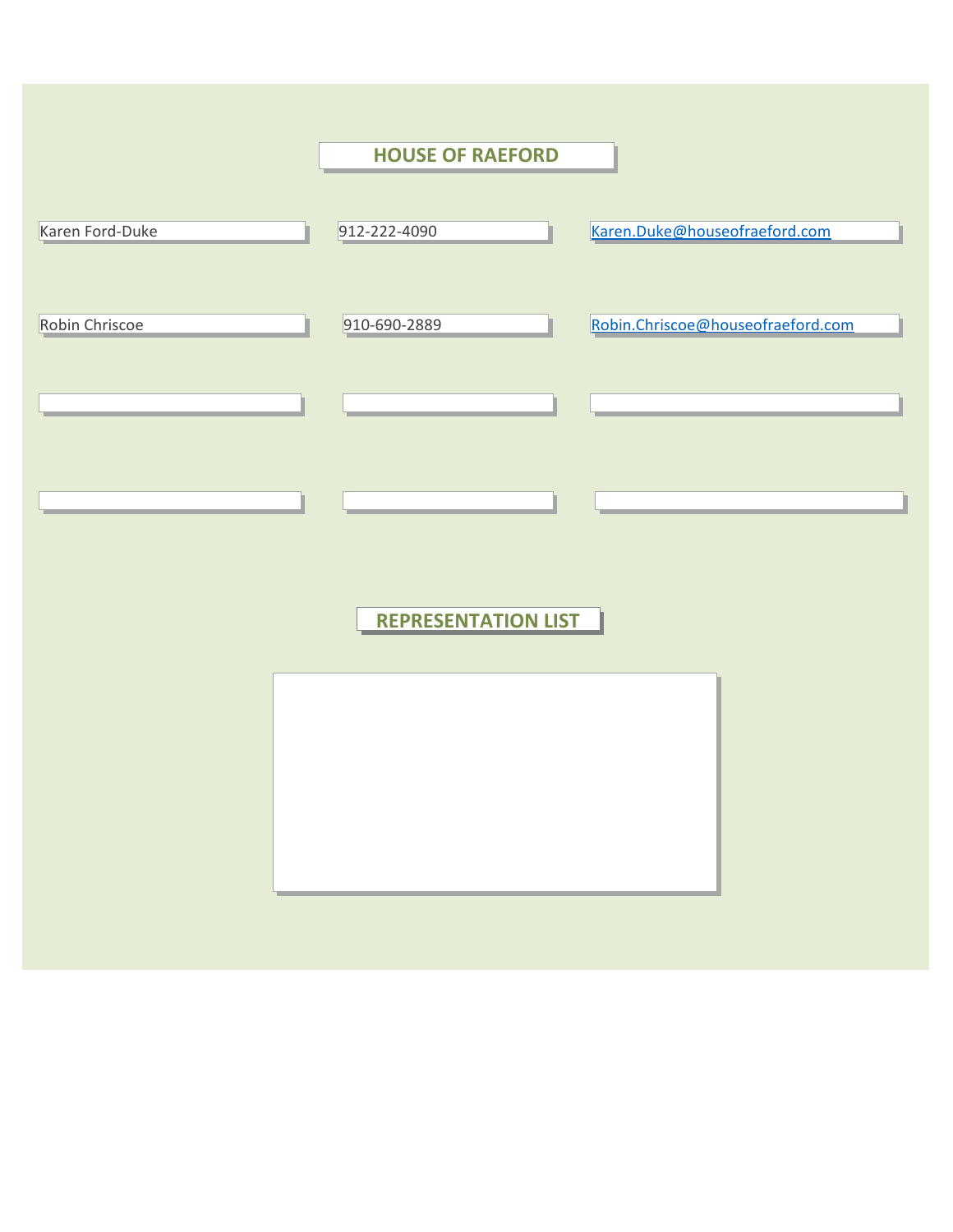|                           | <b>KEY IMPACT</b>                                                                                                                   |                        |
|---------------------------|-------------------------------------------------------------------------------------------------------------------------------------|------------------------|
| Corey Dill                | 508-782-1821                                                                                                                        | cdill@kisales.com      |
| Lucy Yarboro              | 800-955-0600-X1407                                                                                                                  | Iyarboro@kisales.com   |
| <b>Ashley Ellington</b>   | 919-812-1268                                                                                                                        | aellington@kisales.com |
| Cameron Cochran           | 843-450-4349                                                                                                                        | ccochran@kisales.com   |
|                           | <b>REPRESENTATION LIST</b>                                                                                                          |                        |
| McCain<br><b>Red Gold</b> | Cargill Kitchen Solutions (Sunny Fresh)<br>Cargill Meat Solutions<br>Classic Delight<br>SunOpta/Sunrise Growers<br>Trident Seafoods |                        |
|                           |                                                                                                                                     |                        |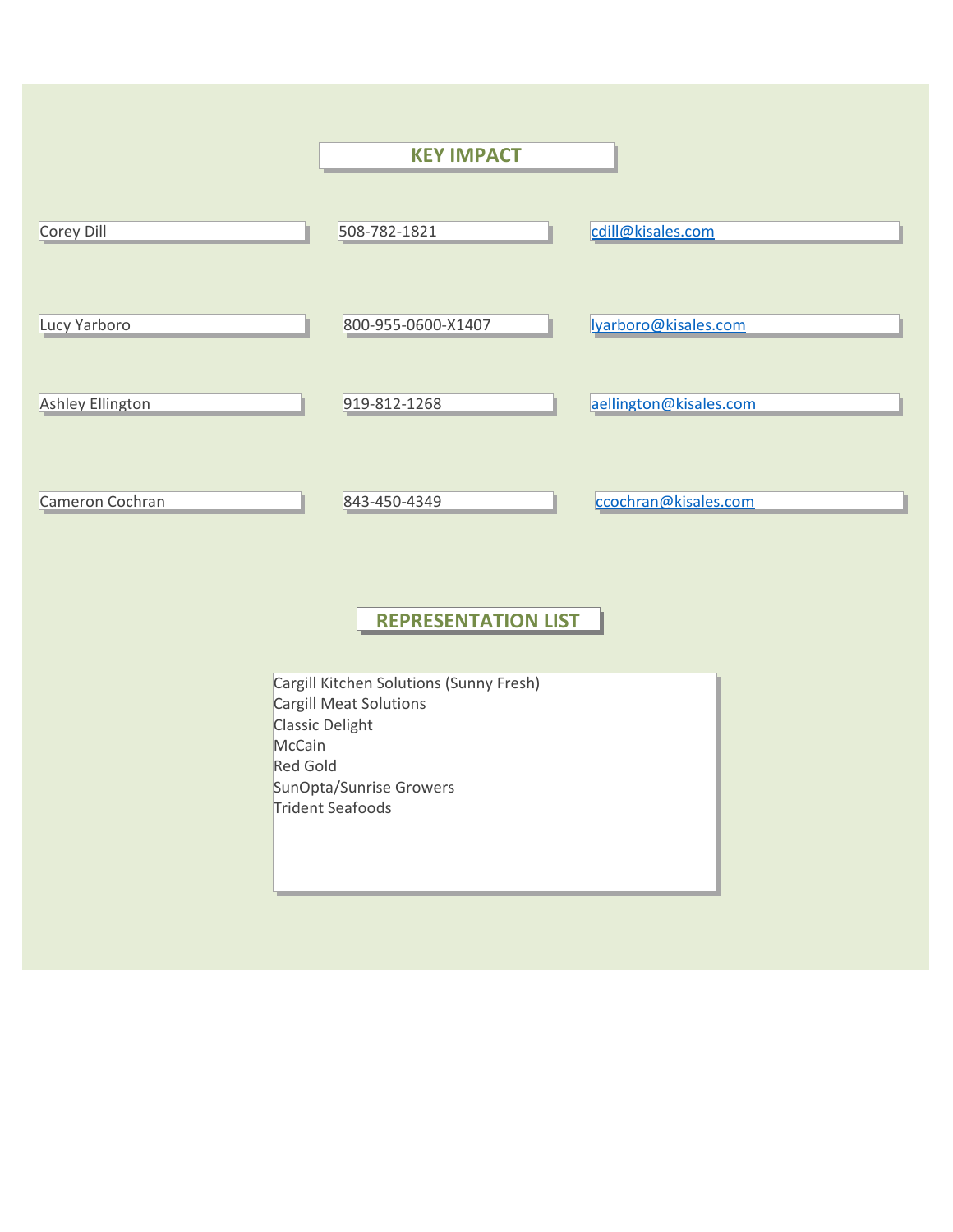|                    | <b>STILLWATER PROVISIONS</b> |                                 |
|--------------------|------------------------------|---------------------------------|
|                    |                              |                                 |
| <b>Howard Gray</b> | 704-787-2466                 | howard@stillwaterprovisions.com |
|                    |                              |                                 |
| Torie Combs        | 828-234-8778                 | toriecombs@icloud.com           |
|                    |                              |                                 |
| Eric Longshore     | 757-425-0205                 | eric@stillwaterprovisions.com   |
|                    |                              |                                 |
|                    |                              |                                 |
|                    |                              |                                 |
|                    |                              |                                 |
|                    | <b>REPRESENTATION LIST</b>   |                                 |
|                    |                              |                                 |
| Alpha Foods        | Channel Fish Processing      |                                 |
|                    |                              |                                 |
|                    |                              |                                 |
|                    |                              |                                 |
|                    |                              |                                 |
|                    |                              |                                 |
|                    |                              |                                 |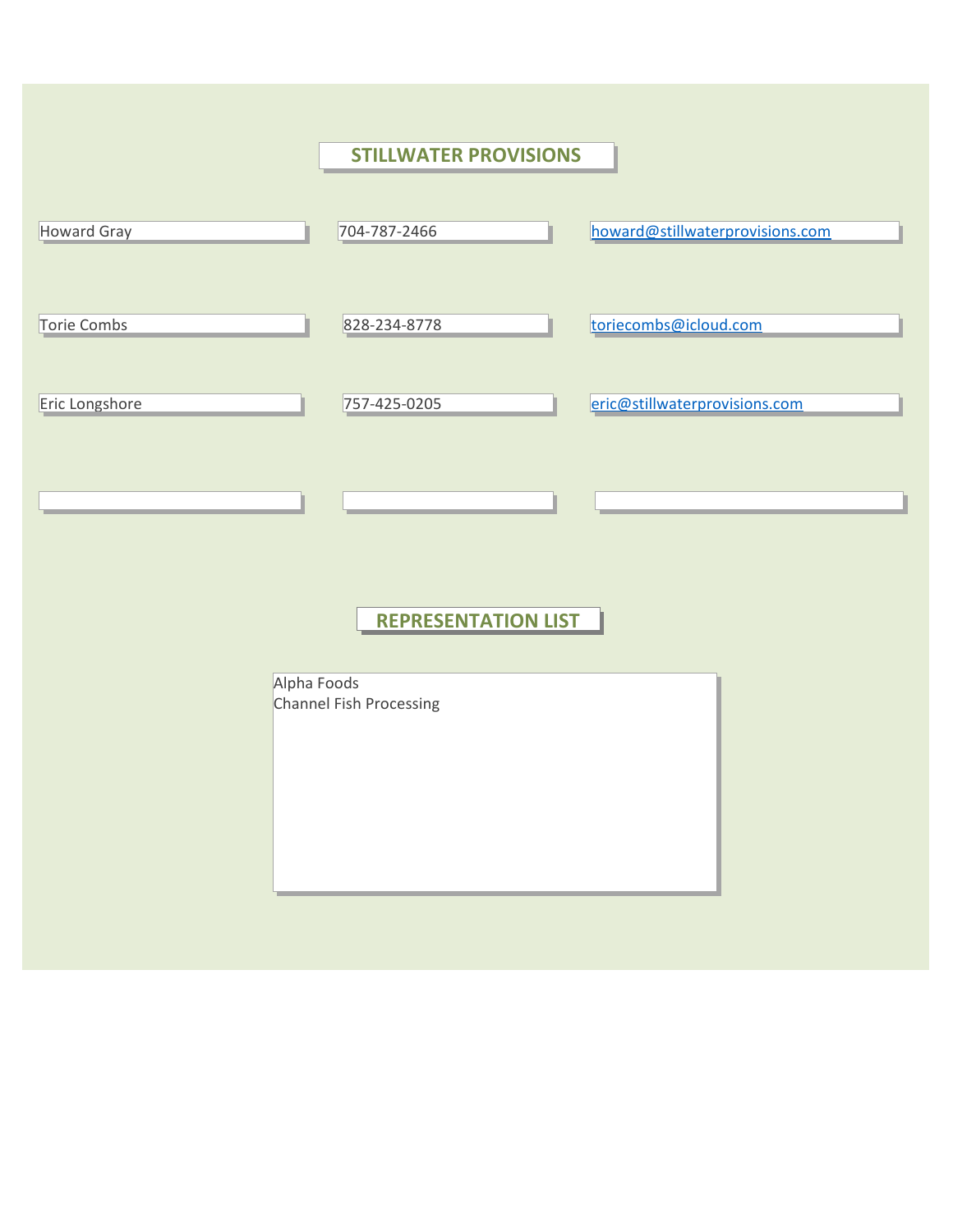|                | <b>TYSON</b>               |                          |  |
|----------------|----------------------------|--------------------------|--|
|                |                            |                          |  |
| Michael Garcia | 559-260-3082               | Michael.Garcia@tyson.com |  |
|                |                            |                          |  |
|                |                            |                          |  |
|                |                            |                          |  |
|                |                            |                          |  |
|                |                            |                          |  |
|                |                            |                          |  |
|                |                            |                          |  |
|                |                            |                          |  |
|                | <b>REPRESENTATION LIST</b> |                          |  |
|                |                            |                          |  |
|                |                            |                          |  |
|                |                            |                          |  |
|                |                            |                          |  |
|                |                            |                          |  |
|                |                            |                          |  |
|                |                            |                          |  |
|                |                            |                          |  |